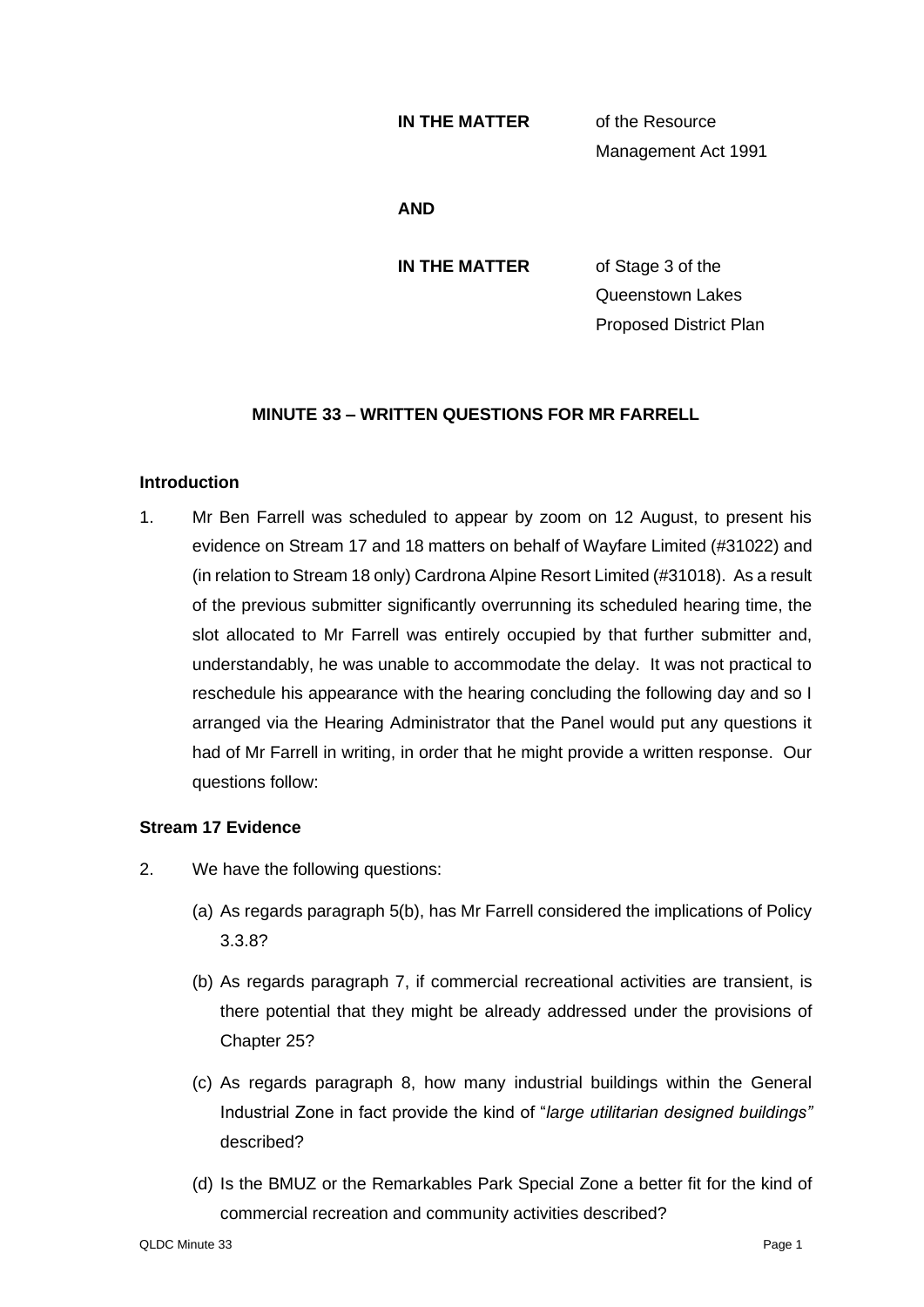## **Stream 18 Evidence**

- 3. Our questions are:
	- (a) As regards provision for workers accommodation in Settlement Zones, how does Mr Farrell propose that provision for "*workers' accommodation"* be defined given that a substantial proportion of the community are undertaking either paid or unpaid 'work'?
	- (b) As regards the reasoning in paragraph 14 of Mr Farrell's evidence, is there an issue by reason of the fact that measures to protect against natural hazards have potential for a wide variety of on and off site effects?
	- (c) As regards potential provision for navigational safety, which of the zones proposed to be amended by the 'Glare' variations are sufficiently close to navigable waters that glare or light spill beyond the property boundary could adversely affect navigational safety?
	- (d) If the Panel agreed with Mr Farrell's reasoning, is there a need to be more specific that it is navigation of boats that is an issue?
	- (e) As regards the section of Mr Farrell's evidence on the variation to the Open Space and Recreation Zone in Queenstown Bay:
		- (i) What land does the Wayfare submission relate to within Queenstown Bay, as several different areas are proposed to have the QTWSZ removed?
		- (ii) It appears that the rule provisions within the QTWSZ relate to activities on the surface of the water or on wharves, jetties and boardwalks that extend over the water. The rules of the Zones the variation removes the QTWSZ from manage activities on the land. Why is it appropriate for the QTWSZ to be applied over land, when that does not appear to be how the sub-zone is implemented through its rules?
		- (iii) More generally, why is it appropriate for the QTWSZ to be applied over land zoned as one of the Open Space and Recreation Zones?
		- (iv) As regards paragraph 22, more appropriate than what?

## **Timetabling**

4. Mr Farrell is requested to have his written answers to the above questions to the